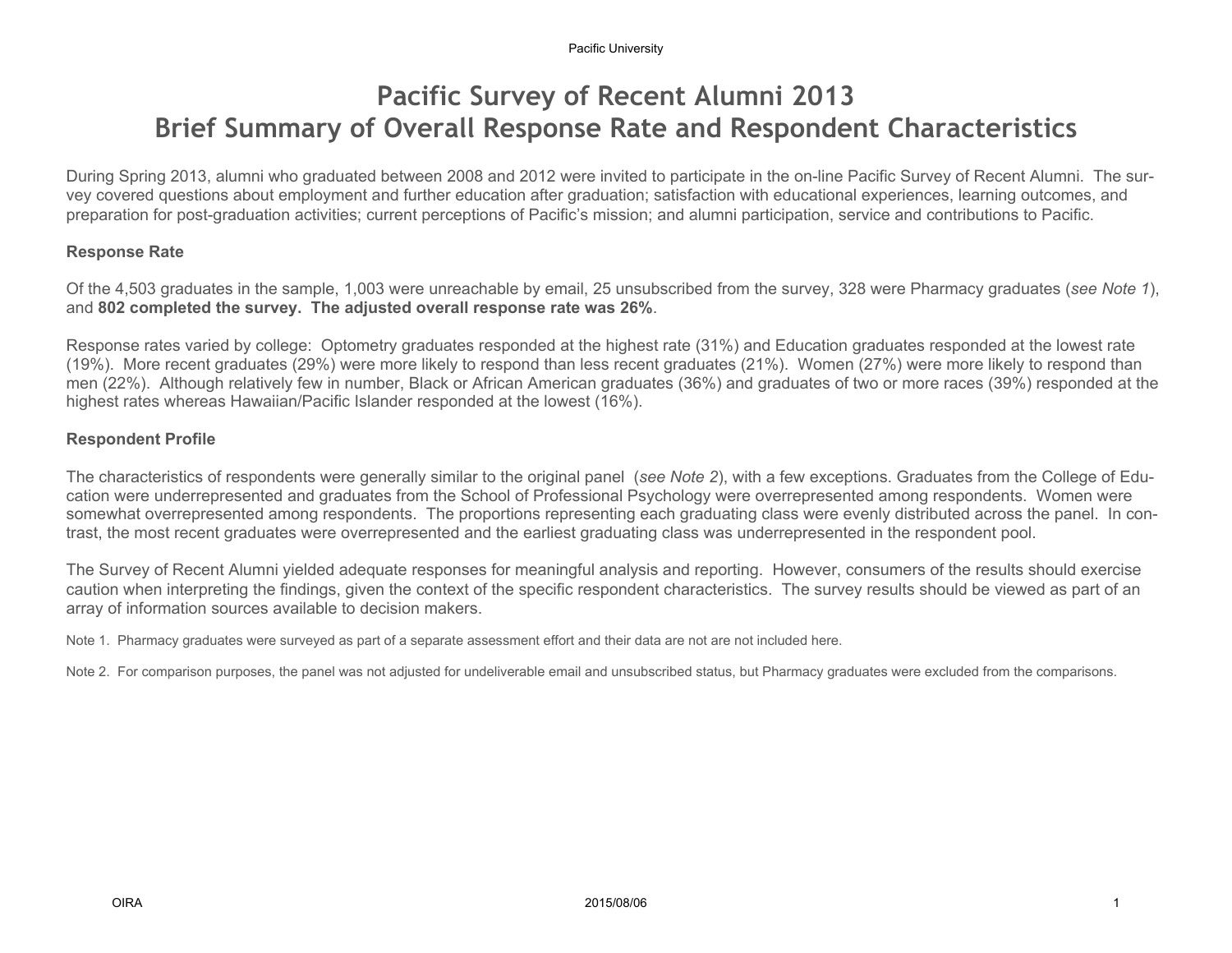### Characteristics of Respondents Pacific University



Note. Panel includes those with no deliverable email address and those who may have opted out of the survey.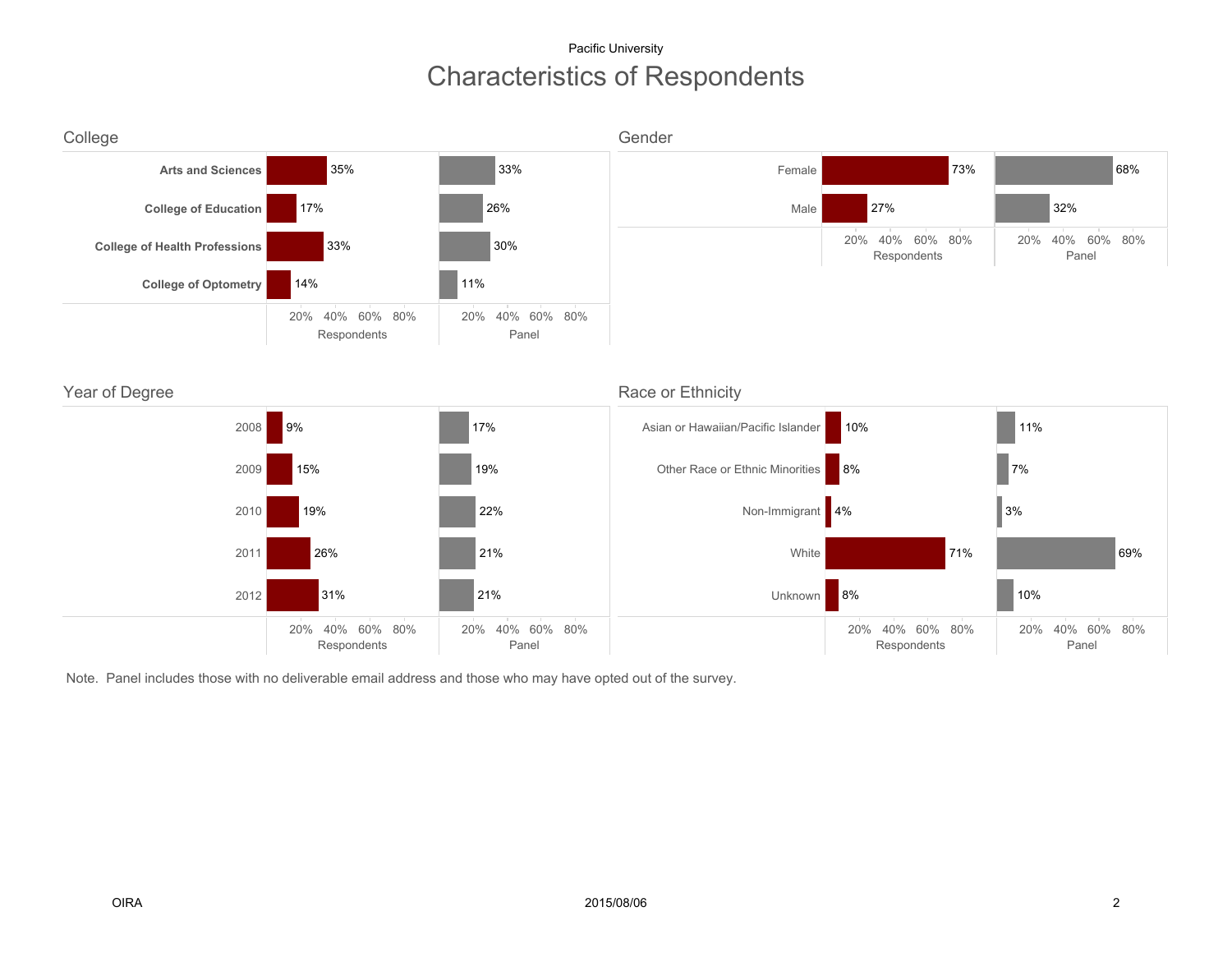# Employment & Further Education for Undergraduate Level Respondents



Have you continued your education for any of the following reasons?

Ratings made on a scale of 1 (Very poorly) to 5 (Very well). N varies by item. Total N of 317 (incl nonresponses).

What is your current employment status?

Average



Number of Records